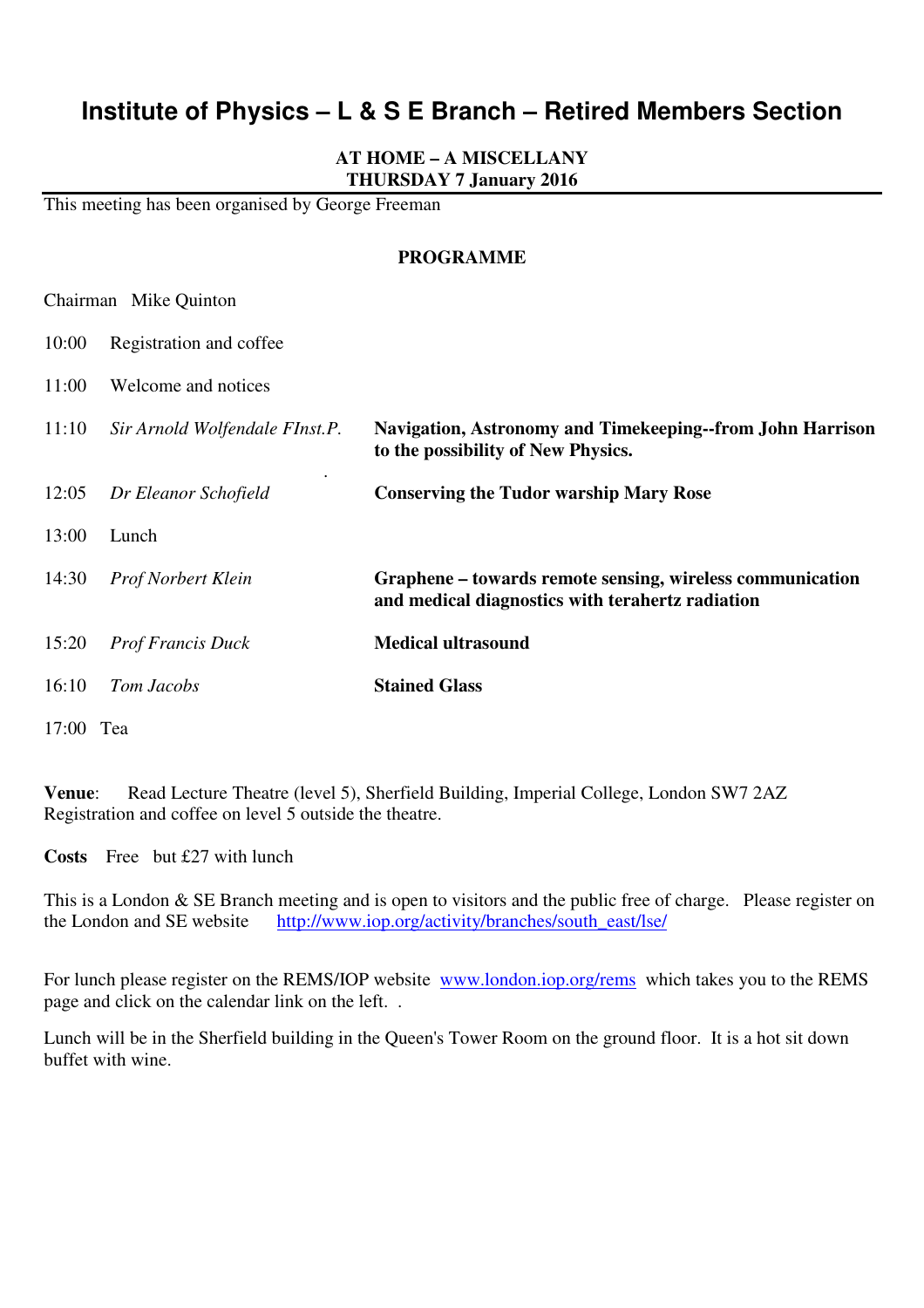# *Sir Arnold Wolfendale FInst.P, FRS*, Durham **Navigation, Astronomy and Timekeeping--from John Harrison to the possibility of New Physics..**

Arnold is a former President of the IOP, and the EPS. He was the 14th Astronomer Royal and he led Durham Physics into Astronomy in its widest sense. Arnold's current research is in Climate Change and Cosmic Ray Astrophysics.

# *Dr Eleanor Schofield*

## **Conserving the Tudor warship Mary Rose**

The *Mary Rose*, a Tudor ship which sank off the South coast of England in 1545, has been undergoing conservation in Portsmouth Historic Dockyard since its excavation in 1982. Sprayed with polyethylene glycol to replace water in the degraded wood, the ship is now being closely monitored as it dries under environmentally controlled conditions. Alongside possible mechanical instability as the hull dries, introducing air to the ship for the first time also has the potential to promote chemical instability due to the oxidation of endogenous sulphur species in the wood. These sulphur compounds were incorporated whilst buried under the seabed via the interaction of sulphate reducing bacteria with sulphate ions in seawater [1]. Sulphur k-edge x-ray absorption spectroscopy, at a synchrotron source, allows us to determine and quantify what sulphur is now present in the wood. Core samples from the Mary Rose hull before and during drying have been analysed with this technique to assess whether problematic sulphates and sulphuric acid are being formed and to what depth. Alongside this neutralisation techniques are being explored to combat potential acid production. An overview of the conservation of the ship to date, current status and future strategies will be discussed. *CV*

Dr. Eleanor Schofield is currently the Conservation Manager at the Mary Rose Trust. After completing her PhD in Materials Science at Imperial College London in 2006, she moved to Stanford Synchrotron Radiation Laboratory as a Post-Doctoral Research Associate, using X-ray Absorption Spectroscopy to investigate the speciation of waste Uranium in ground water. Following this she moved to the University of Kent as a Post-Doctoral Research Associate investigating neutralisation treatments for acidic waterlogged archaeological wood. X-ray Absorption techniques at Stanford Synchrotron Radiation Laboratory and Diamond Light Source were vital to this project. After completing this post, she joined the Mary Rose Trust and her work currently focuses on monitoring the drying of the *Mary Rose* hull and researching novel conservation treatments and characterisation methods.

## *Norbert Klein*, Imperial College London

## **Graphene – towards remote sensing, wireless communication and medical diagnostics with terahertz radiation**

*Abstract*: Graphene, as the most noticeable representative of ultrathin "2D" materials with thickness equal to the diameter of just one atom, has raised hope and research funding - due its unprecedented properties which are mostly described by superlatives. A tremendous application potential addressing nearly every area of our modern technologies was predicted, including the transition of mankind from the silicon age to the carbon age – enabled by graphene.

Not for the first time in the history of material science, realism emerges after the first euphoric phase and after facing the "real" material science problems, which usually shrink the vast application potential down to niche applications – at least if one looks not longer than ten years down the line towards broader commercial applications.

Although niches tend to become smaller the closer you look, the terahertz frequency range is a niche of great potential, which - till date - remains nearly unexploited in our everyday life. State-of-art graphene prepared by wafer-scalable micro-fabrication processes are on their way to become an enabling technology for broad and low cost applications of terahertz radiation in growing commercial areas like wireless communication, environmental remote sensing and medical diagnostics.